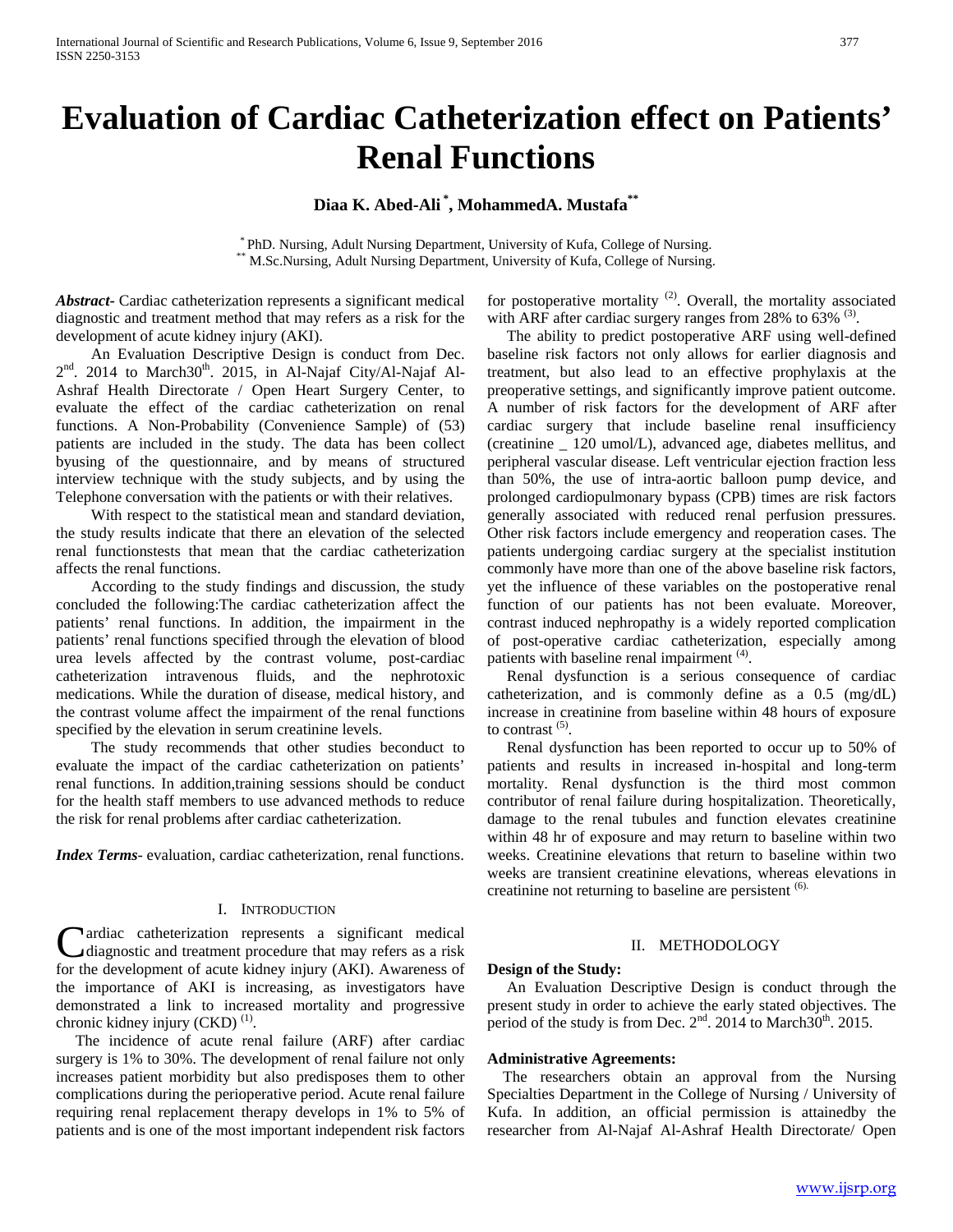Heart Surgery Center, in order to interviewing each subject. Finally, subject agreement obtained from the nurses and the patients to answer the questionnaire.

#### **Setting of the Study:**

 The study conducts in Al-Najaf City/Al-Najaf Al-Ashraf Health Directorate / Open Heart Surgery Center.

## **Sample of the Study:**

 A Non-Probability (Convenience Sample) of (53) patients are included in the present study.

## **The Study Instrument:**

 An evaluation tool is adopt and developed by the researcher to evaluate the effect of the cardiac catheterization on patients' renal functions.The final copy consists of the following parts:

- 1- Patient's demographic data form.
- 2- Patient's clinical data form.
- 3- Renal functions tests (blood urea (mg/dl) and serum creatinine (mg/dl).

## **Data Collection:**

 The data are collectby the researcher through the utilization of the developed questionnaire, and by means of structured interview technique with the subjects, who are individually interviewing, by using the Arabic version of the questionnaire. In addition, some either of the clinical data collect with aid of the health staff members, or by using the Telephone conversation with the patients or with their relatives.

## **Statistical Analysis:**

 The following statistical data analysis approaches is used in order to analyze the data of the study under application of the statistical package (SPSS) Ver. (16), and the Microsoft excel (2007):

#### **1. Descriptive Data Analysis**:

- a- Tables (Frequencies, Percentages, and cumulative Percent).
- b- Statistical figures (Bar Charts).
- c- Statistical mean and standard deviation.

## **2. Inferential Data Analysis:**

 This approach used to accept or reject the statistical hypothesis, which includesChi-Square test for testing the independency distribution of the observed frequencies, and for measuring the association between the studies variables according to its type.

## III. RESULTS

## **Table (1): Distribution of the Study Sample According to their Demographic Data**

| Demographic data           | Rating                            | <b>Frequency</b> | Percent       | <b>Cumulative</b><br>Percent |
|----------------------------|-----------------------------------|------------------|---------------|------------------------------|
|                            | <b>Rural</b>                      | 10               | 18.9          | 18.9                         |
| <b>Residency</b>           | Urban                             | 43               | 81.1          | 100                          |
|                            | <b>Male</b>                       | 36               | 67.9          | 67.9                         |
| Gender                     | Female                            | 17               | 32.1          | <b>100</b>                   |
|                            | $\epsilon = 35.00$                | $\overline{2}$   | 3.8           | 3.8                          |
|                            | $36.00 - 45.50$                   | 6                | 11.3          | 15.1                         |
|                            | $45.51 - 56.00$                   | 14               | 26.4          | 41.5                         |
| Age / years                | $57.00 - 66.50$                   | 25               | 47.2          | 88.7                         |
|                            | $66.51+$                          | 6                | 11.3          | <b>100</b>                   |
|                            | Mean $(56.7)$                     |                  | s.d. $(10.0)$ |                              |
|                            | <b>Married</b>                    | 49               | 92.5          | 92.5                         |
| <b>Marital status</b>      | Widowed                           | 4                | 7.5           | 100                          |
|                            | <b>Illiterate</b>                 | 10               | 18.9          | 18.9                         |
|                            | Able to read and write            | 10               | 18.9          | 37.7                         |
|                            | <b>Primary school graduated</b>   | 8                | 15.1          | 52.8                         |
| <b>Levels of education</b> | Intermediate school graduated     | 5                | 9.4           | 62.3                         |
|                            | <b>Secondary school graduated</b> | 5                | 9.4           | 71.7                         |
|                            | <b>Institutes</b>                 | 7                | 13.2          | 84.9                         |
|                            | <b>College or Post graduate</b>   | 8                | 15.1          | <b>100</b>                   |
| <b>Occupational status</b> | <b>Governmental employee</b>      | 14               | 26.4          | 26.4                         |
|                            | Free job                          | 10               | 18.9          | 45.3                         |
|                            | <b>Retired</b>                    | 12               | 22.6          | 67.9                         |
|                            | housewife                         | 9                | 17            | 84.9                         |
|                            | <b>Jobless</b>                    | 8                | 15.1          | <b>100</b>                   |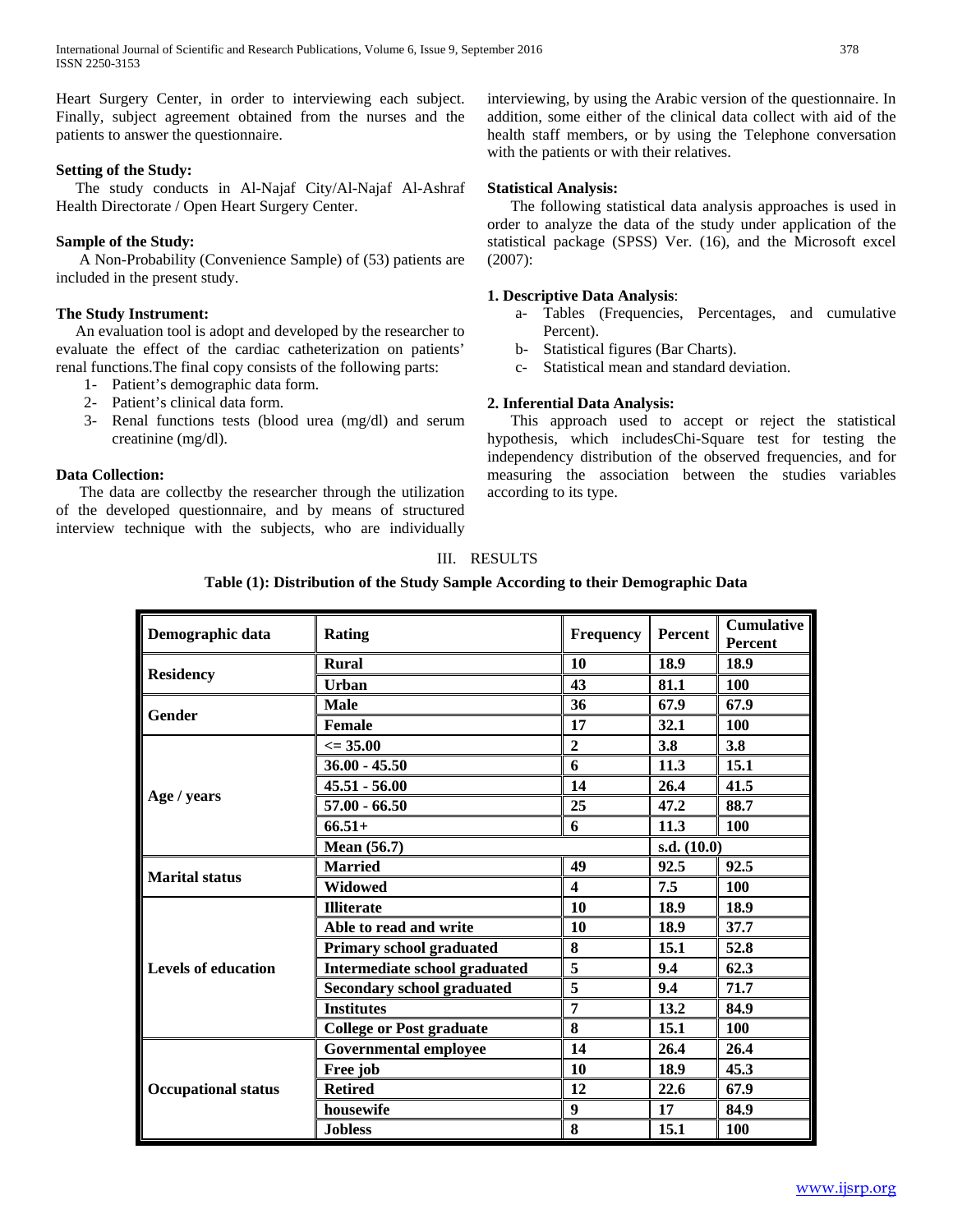| <b>Socio-economic status</b> | Adequate                |    | 26.4 | 26.4       |
|------------------------------|-------------------------|----|------|------------|
|                              | Adequate to some extent | 34 | 64.2 | 90.6       |
|                              | Inadequate              |    | 9.4  | <b>100</b> |

# **n (53)**

 This table shows that most of the patients are from urban residential area (81.1%), males (67.9%), within the age interval 57-66.5 years old (47.2%), married (92.5%), illiterates and some of them are able to read and write (18.9%), governmental employee (26.4%), their economic status is adequate to some extent (64.2%).

# **Table (2): Distribution of the Study Sample According to their Clinical Data**

| Clinical data                                                 | <b>Rating</b>                                                       | <b>Frequency</b>        | Percent    |
|---------------------------------------------------------------|---------------------------------------------------------------------|-------------------------|------------|
|                                                               | <b>Coronary obstruction</b>                                         | 44                      | 83         |
| <b>Diagnosis</b>                                              | Angina                                                              | 9                       | 17         |
|                                                               | $\leq$ 2.00                                                         | 35                      | 66         |
|                                                               | $3.00 - 4.50$                                                       | 10                      | 18.9       |
| <b>Duration of the disease</b>                                | $4.51 - 7.00$                                                       | $\overline{5}$          | 9.4        |
|                                                               | $8.00 - 9.50$                                                       | $\overline{\mathbf{1}}$ | 1.9        |
|                                                               | $9.51+$                                                             | $\overline{2}$          | 3.8        |
|                                                               | No previous diseases                                                | 17                      | 32.1       |
|                                                               | Renal diseases, Diabetes mellitus,<br><b>Heart diseases, Others</b> | 5                       | 9.4        |
|                                                               | <b>Renal diseases, Heart diseases</b><br><b>Others</b>              | $\overline{7}$          | 13.2       |
| <b>Medical history</b>                                        | Renal diseases, Diabetes mellitus,<br><b>Heart diseases</b>         | 1                       | 1.9        |
|                                                               | <b>Renal diseases, Heart diseases</b>                               | 3                       | 5.7        |
|                                                               | <b>Diabetes mellitus, Heart diseases</b>                            | 12                      | 22.6       |
|                                                               | <b>Heart diseases, Others</b>                                       | 6                       | 11.3       |
|                                                               | Diabetes mellitus, Heart diseases                                   | $\overline{2}$          | 3.8        |
|                                                               | <b>Diagnostic</b>                                                   | 16                      | 30.2       |
| Type of procedure                                             | <b>Therapeutic</b>                                                  | 33                      | 62.3       |
|                                                               | Dual                                                                | $\overline{\mathbf{4}}$ | 7.5        |
|                                                               | No previous cardiac cath.                                           | 23                      | 43,4       |
|                                                               | 1                                                                   | 23                      | 43.4       |
|                                                               | $\overline{2}$                                                      | $\overline{\mathbf{3}}$ | 5.7        |
| <b>Number</b><br>of<br>previous<br>cardiac<br>catheterization | $\overline{\mathbf{3}}$                                             | $\mathbf{1}$            | 1.9        |
|                                                               | 4                                                                   | $\mathbf{1}$            | 1.9        |
|                                                               | 6                                                                   | $\mathbf{1}$            | 1.9        |
|                                                               | 7                                                                   | $\mathbf{1}$            | 1.9        |
| Type of contrast                                              | <b>Iodinated contrast</b>                                           | 53                      | <b>100</b> |
|                                                               | $\epsilon = 100.00$                                                 | 24                      | 45.3       |
| <b>Volume of contrast</b>                                     | $126.00 - 150.00$                                                   | 22                      | 41.5       |
|                                                               | $176.00+$                                                           | $\overline{7}$          | 13.2       |
| Intravenous fluids (pre-procedure)                            | N <sub>0</sub>                                                      | 53                      | <b>100</b> |
|                                                               | No post cath. Fluids                                                | 26                      | 49.1       |
| Intravenous fluids (post procedure)                           | Normal saline (500cc/24hours)                                       | 23                      | 43.4       |
|                                                               | Normal saline (1000cc/24hours)                                      | $\overline{2}$          | 3.8        |
|                                                               | Dextrose water (500cc/24 hours)                                     | $\mathbf{1}$            | 1.9        |
|                                                               | Normal saline (500cc/24hours) +<br>Dextrose water (500cc/24 hours)  | 1                       | 1.9        |

 Table (2) shows that most of the patients are: suffer from coronary obstruction (83%), suffers for 2 years and less (66%), have no previously diseases (32.1%), exposure to a therapeutic cardiac catheterization (62.3%), have a no or as maximum one previously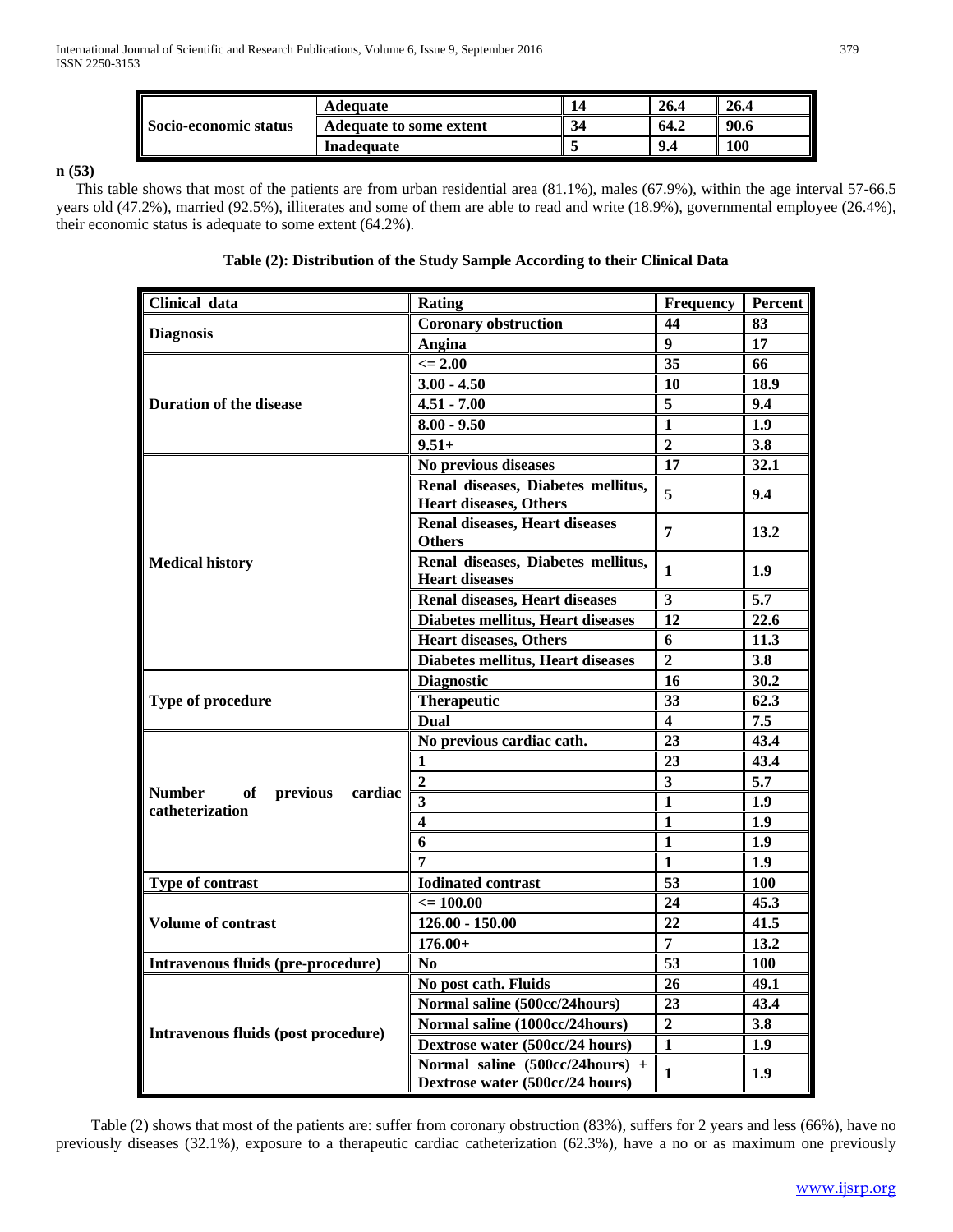cardiac catheterization (43.4%). All of the patients' exposure to the iodinated contrast, and most of them receive about 100 ml of contrast dye (45.3%). In addition all the patients did not received an intravenous fluids pre catheterization, and (49.1%) of them did not received an intravenous fluids post cardiac catheterization.

| <b>Taking of Nephrotoxic medication</b>                                                     | <b>Frequency</b>        | Percent |
|---------------------------------------------------------------------------------------------|-------------------------|---------|
| <b>Aminoglycosides</b>                                                                      |                         |         |
| Non-Steroidal Anti-Inflammatory<br>Drugs,<br><b>Angiotensin-Converting</b>                  | $\overline{\mathbf{4}}$ | 7.5     |
| <b>Enzyme Inhibitors, Diuretics.</b>                                                        |                         |         |
| <b>Aminoglycosides</b>                                                                      |                         |         |
| Non-Steroidal Anti-Inflammatory Drugs,<br><b>Angiotensin-Converting</b>                     | $\mathbf{2}$            | 3.8     |
| <b>Enzyme Inhibitors Immunosuppressive Agents, Diuretics.</b>                               |                         |         |
| Non-Steroidal<br>Anti-Inflammatory Drugs,<br><b>Angiotensin-Converting</b>                  | 13                      | 24.5    |
| <b>Enzyme Inhibitors Immunosuppressive Agents, Diuretics.</b>                               |                         |         |
| <b>Non-Steroidal</b><br><b>Anti-Inflammatory</b><br><b>Angiotensin-Converting</b><br>Drugs, |                         |         |
| <b>Enzyme Inhibitors, Antiviral Agents</b>                                                  | 10                      | 18.9    |
| Diuretics.                                                                                  |                         |         |
| Drugs,<br><b>Angiotensin-Converting</b><br>Non-Steroidal Anti-Inflammatory                  |                         |         |
| Enzyme Inhibitors, Immunosuppressive Agents, Antiviral Agents,                              | $\overline{2}$          | 3.8     |
| Diuretics.                                                                                  |                         |         |
| <b>Angiotensin-Converting</b><br>Non-Steroidal<br><b>Anti-Inflammatory</b><br>Drugs,        | 13                      | 24.5    |
| <b>Enzyme Inhibitors, Diuretics.</b>                                                        |                         |         |
| Non-Steroidal Anti-Inflammatory Drugs, Antiviral Agents, Diuretics.                         | $\overline{2}$          | 3.8     |
| Non-Steroidal Anti-Inflammatory Drugs, Immunosuppressive Agents,                            |                         |         |
| Diuretics.                                                                                  | 1                       | 1.9     |
| Non-Steroidal<br><b>Anti-Inflammatory</b><br><b>Angiotensin-Converting</b><br>Drugs,        | $\overline{2}$          |         |
| <b>Enzyme Inhibitors, Antiviral Agents</b>                                                  |                         | 3.8     |
| Non-Steroidal Anti-Inflammatory<br>Drugs (NSAIDS),<br>Angiotensin-                          |                         |         |
| <b>Converting Enzyme Inhibitors</b>                                                         | $\overline{c}$          | 3.8     |
| <b>Non-Steroidal Anti-Inflammatory Drugs, Diuretics.</b>                                    | $\overline{2}$          | 3.8     |

# **Table (3): Distribution of the Study Sample According to their using of Nephrotoxic Medications**

 Table (3) shows that most of the patients using of the Non-Steroidal Anti-Inflammatory Drugs, Angiotensin-Converting Enzyme Inhibitors Immunosuppressive Agents, Diuretics (49%).

## **Table (4): Distribution of the Study Sample According to their selected Renal Functions Tests Pre and Post the Cardiac Catheterization**

| <b>Renal Function Tests</b> | <b>Baseline</b><br>level<br>Catheterization) |             | (Pre-Cardiac   Post Cardiac Catheterization   <br>(after 1 week) |      |  |
|-----------------------------|----------------------------------------------|-------------|------------------------------------------------------------------|------|--|
|                             | Mean                                         | <b>S.D.</b> | Mean                                                             | S.D. |  |
| Blood Urea / mg/dl          | 34.50                                        | 13.5424     | 42.5189                                                          | 33.0 |  |
| Serum Creatinine / mg/dl    | 0.84                                         | 0.37        | 1.72                                                             | 4.99 |  |

 With respect to the statistical mean and standard deviation calculated for the blood urea and serum creatinine pre and post the cardiac catheterization, the study results indicate that there is a significant elevation of these tests, that mean that the cardiac catheterization affect the renal functions.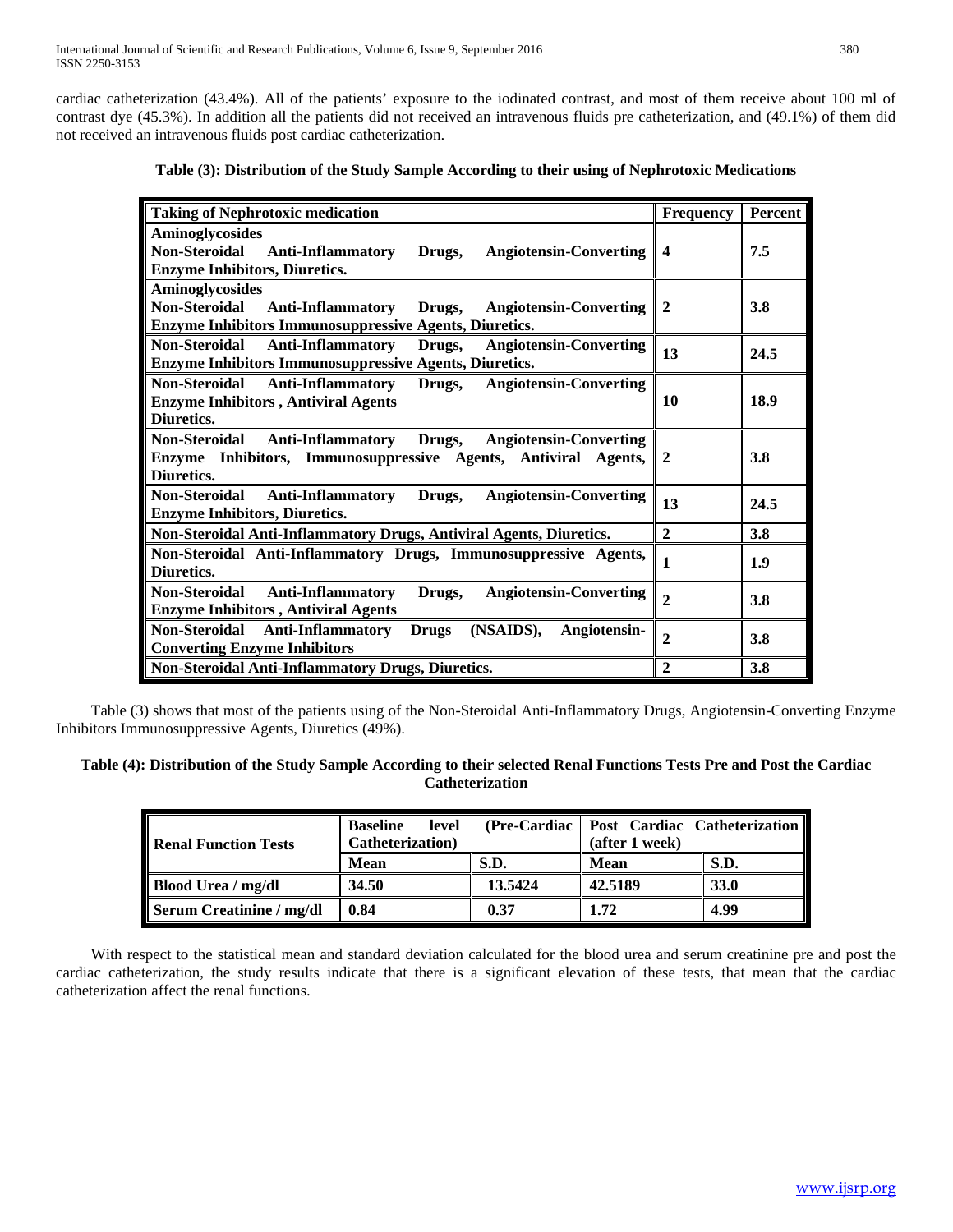

**Figure (1) Distribution of the study sample according to the statistical mean differences among selected renal functions tests pre and post the cardiac catheterization.**

| Clinical data / change in blood urea levels | <b>Significant</b><br>Value<br>(chi-square) | df  | <b>Significant level</b><br>(p-value) |  |
|---------------------------------------------|---------------------------------------------|-----|---------------------------------------|--|
| <b>Diagnosis</b>                            | 42.29                                       | 38  | 0.291<br><b>NS</b>                    |  |
| <b>Duration of disease</b>                  | 81.58                                       | 76  | <b>NS</b><br>0.310                    |  |
| <b>Medical history</b>                      | 1.51                                        | 133 | 0.132<br><b>NS</b>                    |  |
| Type of procedure                           | 50.51                                       | 57  | <b>NS</b><br>0.715                    |  |
| number of previous cardiac catheterization  | 1.32                                        | 114 | <b>NS</b><br>0.111                    |  |
| <b>Contrast volume</b>                      | 83.19                                       | 57  | 0.013<br>S                            |  |
| Intravenous fluids (post procedure)         | 1.05                                        | 76  | S<br>0.015                            |  |
| <b>Nephrotoxic medications</b>              | 2.25                                        | 190 | S<br>0.042                            |  |

**Table (5): Association between the Patients' Clinical Data and the changes in the Blood Urea Levels**

 This table shows that there is a non-significant association between the changes in the blood urea levels and the patients' clinical data, except with the contrast volume, intravenous fluids (post cardiac catheterization), and the nephrotoxic medications, the results indicate that there is a significant association at p-value less than 0.05.

**Table (6): Association between the Patients' Clinical Data and the changes in the serum creatinine Levels**

| Clinical data / change in serum<br>creatinine levels   | <b>Significant Value</b><br>(chi-square) | df  | <b>Significant level</b><br>(p-value) |  |
|--------------------------------------------------------|------------------------------------------|-----|---------------------------------------|--|
| <b>Diagnosis</b>                                       | 5.68                                     | 28  | 1.00<br><b>NS</b>                     |  |
| <b>Duration of disease</b>                             | 78.00                                    | 56  | 0.02<br>S                             |  |
| <b>Medical history</b>                                 | 1.50                                     | 98  | <b>HS</b><br>0.00                     |  |
| <b>Type of procedure</b>                               | 35.79                                    | 42  | 0.73<br><b>NS</b>                     |  |
| of<br>number<br>previous<br>cardiac<br>catheterization | 71.76                                    | 84  | 0.82<br><b>NS</b>                     |  |
| <b>Contrast volume</b>                                 | 61.29                                    | 42  | 0.02<br>S                             |  |
| Intravenous fluids (post procedure)                    | 62.28                                    | 56  | <b>NS</b><br>0.26                     |  |
| <b>Nephrotoxic medications</b>                         | 1.52                                     | 140 | <b>NS</b><br>0.22                     |  |